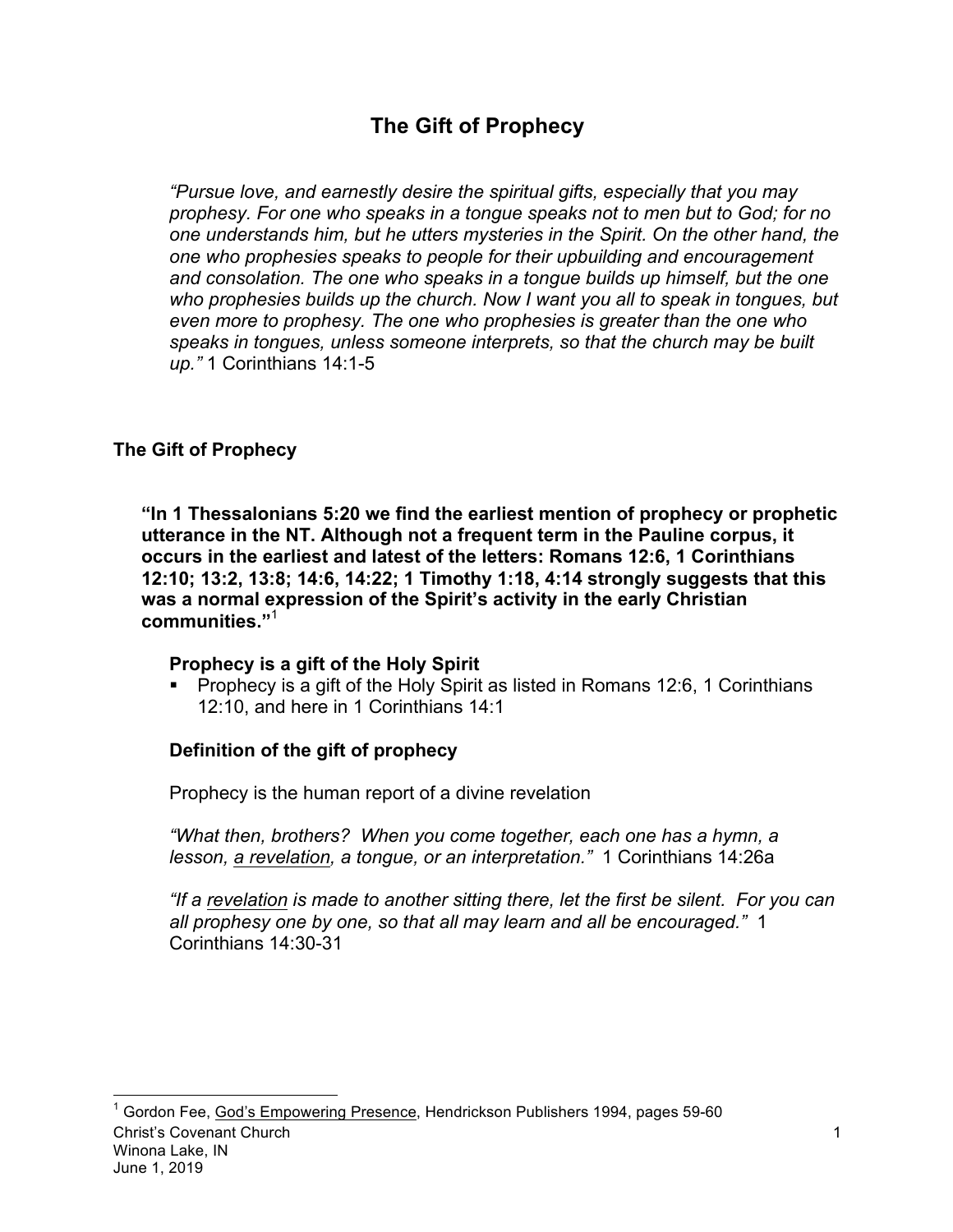**"The 'revelation' which comes…is thought by Paul to be of divine, not human origin. This is evident, first from the fact that the word Paul uses for 'revelation'…occurs forty-four times in the New Testament and never refers to human activity or communication. Rather whenever the New Testament speaks of a 'revelation' it is always given by the activity of God."***<sup>2</sup>*

# **Prophecy's Purpose: Edification**

- The purpose of the gift of prophecy is to build-up, encourage, and console. The gift of prophecy is given to the church to edify the church.
- § 6 times in chapter 14 the language of the "church being built up" and strengthened is used (vv. 3, 4, 5, 12, 17, 26)

# **Prophecy's Limitations**

# **1. The Gift of Prophecy is Affected by Our Finite, Fallen Humanness**

• Our ability to give and receive prophetic words is limited and imperfect

*"For we know in part and we prophesy in part."* 1 Corinthians 13:9

# **Practical implications**

- Need to take any word you receive and submit it to Scripture, prayer and wise counsel.
- We don't want people making decisions about their lives based on prophetic words alone.
- **2. The Gift of Prophecy Is Submitted To The Authority of Scripture**
	- Prophetic words given today do not carry an authority of their own, they must be submitted to the authority of Scripture
	- Prophetic words must be measured in light of Scripture

# **Prophecy is to be Governed**

■ Because of these limitations, the gift of prophecy must be governed.

*"Let two or three prophets speak, and let the others weigh what is said."* 1 Corinthians 14:29

*"But all things should be done decently and in order."* 1 Corinthians 14:40

 $2$  Wayne Grudem, The Gift of Prophecy in the NT and Today, pgs. 116-117, 2000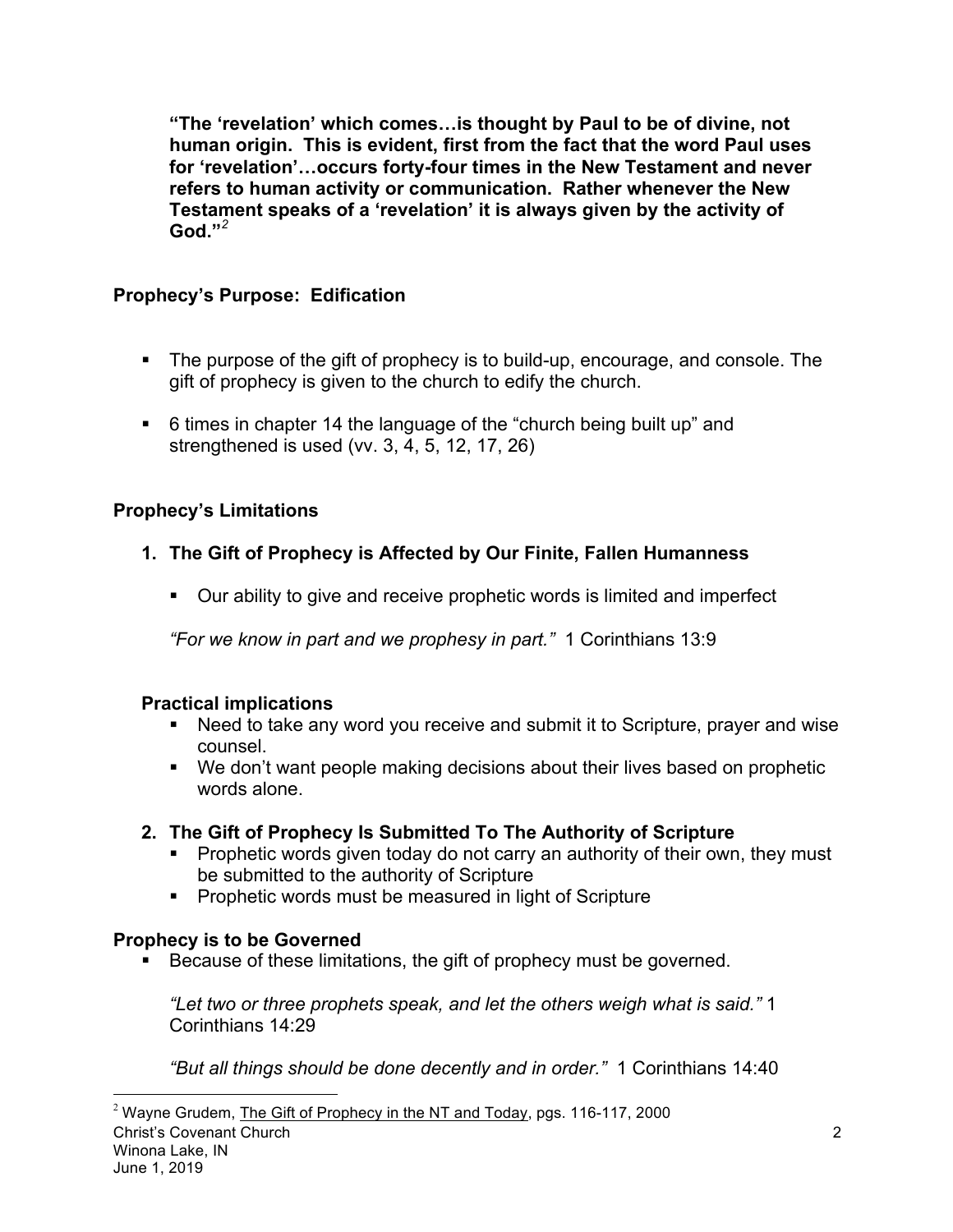#### **Practical implications**

§ Government doesn't constrain those with prophetic gifting, it actually has the effect of freeing them to use their gift.

#### **Personal Prophecy**

- What about prophecies for an individual?
- Does Scripture allow for personal prophecies?

### **Personal Prophecy in Scripture**

■ Agabus prophecies to Paul

*"While we were staying for many days, a prophet named Agabus came down from Judea. And coming to us, he took Paul's belt and bound his own feet and hands and said, 'Thus says the Holy Spirit, This is how the Jews at Jerusalem will bind the man who owns this belt and deliver him into the hands of the Gentiles.'"* Acts 21:10-11

### ■ Prophecy over Timothy

*"This charge I entrust to you, Timothy, my child, in accordance with the prophecies previously made about you, that by them you may wage the good warfare, holding faith and a good conscience."* 1 Timothy 1:18-19

### **Purpose of Personal Prophecy: Edification**

#### **The Gift of Prophecy and The Gospel**

### **Pursuing and Growing in the Spiritual Gifts**

1. Pursue God

*"Now there are varieties of gifts, but the same Spirit; and there are varieties of service, but the same Lord; and there are varieties of activities, but it is the same God who empowers them all in everyone."* 1 Corinthians 12:4-6

#### 2. Pursue Love

*"Pursue love, and earnestly desire the spiritual gifts, especially that you may prophesy."* 1 Corinthians 14:1